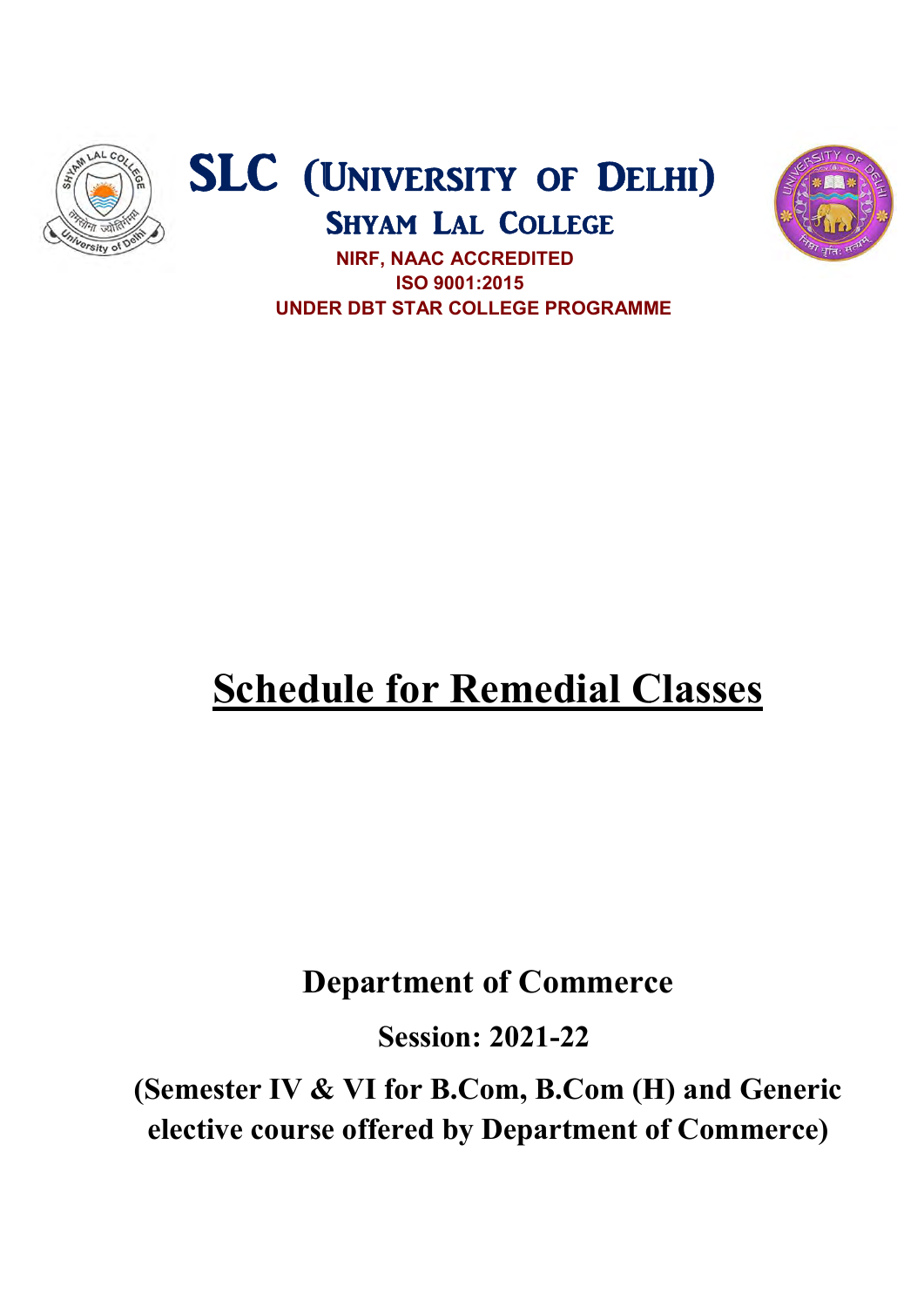| S.No. | <b>Name of Teacher</b>             | <b>Schedule of Remedial Classes</b>                                                                                                                                                                                                             |
|-------|------------------------------------|-------------------------------------------------------------------------------------------------------------------------------------------------------------------------------------------------------------------------------------------------|
| 1.    | Dr. MAST RAM                       | <b>Cost Accounting (BCH-A &amp; B, Semester IV)</b><br><b>Finday</b> , $29^{th}$ April, 8:30 - 9:30 am<br>Saturday, $30^{\text{th}}$ April, 8:30 - 9:30 am                                                                                      |
| 2.    | Dr. MUKTA<br><b>ROHATGI</b>        | <b>International Business (BCH, Semester VI)</b><br>• Monday, $2^{nd}$ May, 9:30 - 10:30 am<br>$\blacktriangleright$ Wednesday, 4 <sup>th</sup> May, 9:30 - 10:30 am                                                                            |
| 3.    | Dr. RUCHIKA<br><b>RAMAKRISHNAN</b> | <b>Advertising and Personal Selling (BCP, Semester VI)</b><br>Friday, $29^{th}$ April, 2:30 - 3:30 pm<br>Saturday, $30^{\text{th}}$ April, 2:30 - 3:30 pm                                                                                       |
| 4.    | Dr. KAVITA ARORA                   | <b>Fundamentals of Investment (BCH, Semester VI)</b><br><b>Tuesday, 26<sup>th</sup></b> April, 12:30 to 2:30 pm                                                                                                                                 |
| 5.    | Dr. PAWAN<br><b>KUMAR ADEWA</b>    | <b>Cost Accounting (BCP-A &amp; B, Semester IV)</b><br><b>Finday, 29th April, 2:30 - 3:30 pm</b><br>Saturday, $30^{\text{th}}$ April, 2:30 - 3:30 pm                                                                                            |
| 6.    | Dr. SIMPLE ARORA                   | <b>Principles of Macroeconomics (BCP-A, Semester VI)</b><br>Friday, $29th$ April, 12:30-1:30 pm<br><b>Goods and Service Tax &amp; Custom law (BCH-C, Semester VI)</b><br>$\blacktriangleright$ Thursday, 28 <sup>th</sup> April, 09:30-10:30 am |
| 7.    | Dr. SUNITA<br><b>POONIYA</b>       | <b>Fundamentals of Investment (BCP-B &amp; C, Semester VI)</b><br>Friday, $29^{th}$ April, 11:30 -12:30 pm<br>Saturday, $30^{th}$ April, 11:30 -12:30 pm                                                                                        |
| 8.    | Mr. VARUN<br><b>PANWAR</b>         | <b>E-Filing of Returns (BCH-B, Semester IV)</b><br>Friday, $29^{th}$ April, 10:30 - 12:30 pm<br>Saturday, $30^{th}$ April, 10:30 -12:30 pm<br>Friday, $6^{th}$ May, 10:30 -12:30 pm<br>Saturday, $7^{th}$ May, 10:30 -12:30 pm                  |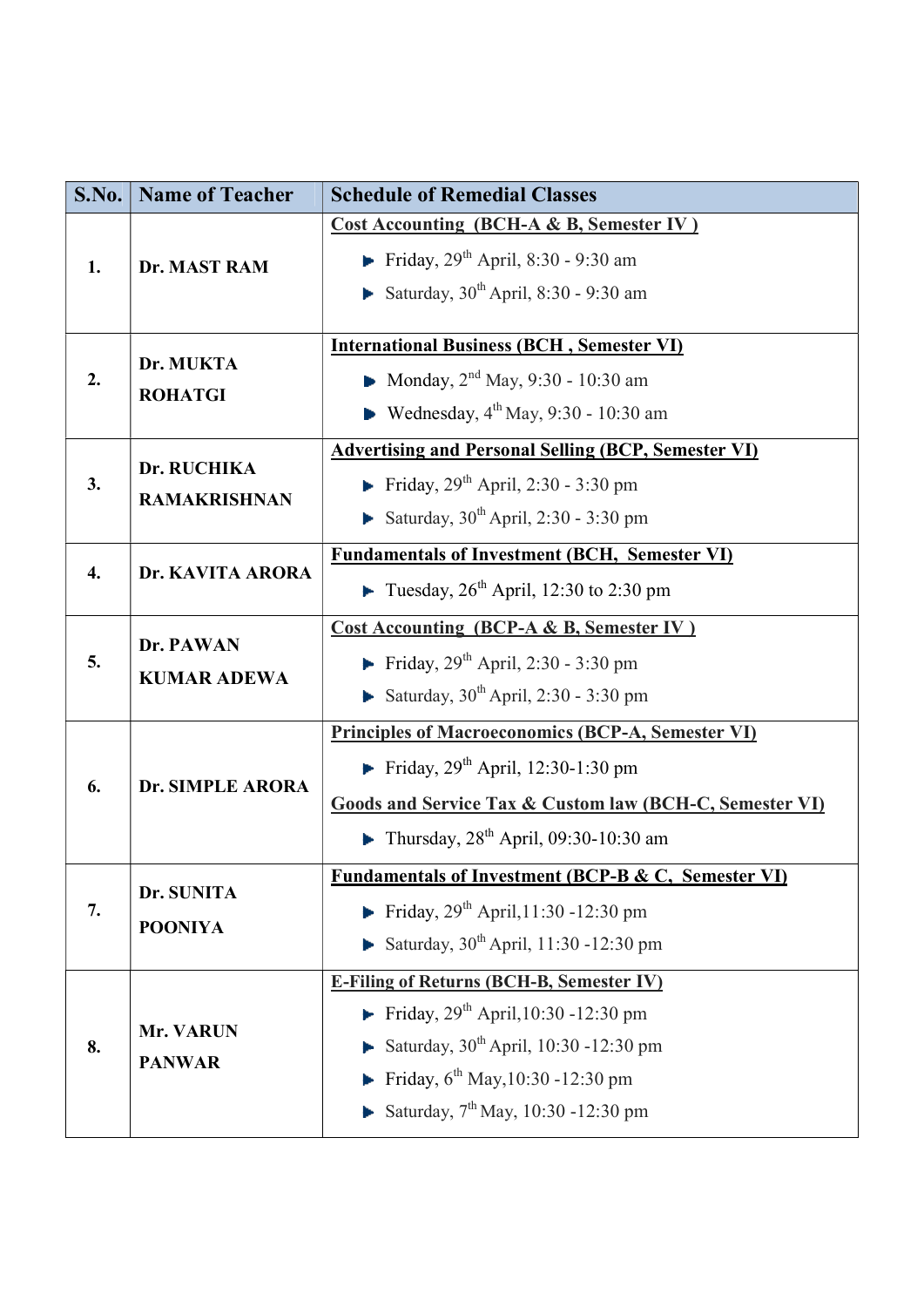| 9.  | Dr. NEHA BOTHRA                     | <b>Investing in Stock Markets (BCP, Semester IV)</b>                    |
|-----|-------------------------------------|-------------------------------------------------------------------------|
|     |                                     | • Monday, $2^{nd}$ May, 10:30 - 11:30 am                                |
|     |                                     | <b>Fundamental of Investment (BCP-A, Semester VI)</b>                   |
|     |                                     | • Monday, $2^{nd}$ May, 11:30 - 12:30 pm                                |
| 10. | <b>Ms. SUMANJEET</b><br><b>KAUR</b> | <b>Management Accounting (BCP-C, Semester VI)</b>                       |
|     |                                     | Thursday, $28^{th}$ April, 9:30 -10:30 am                               |
|     |                                     | <b>Cost Accounting (BCP-C, Semester IV)</b>                             |
|     |                                     | $\blacktriangleright$ Thursday, 28 <sup>th</sup> April, 10:30 -11:30 am |
|     | <b>Ms. JYOTI SINDHU</b>             | <b>Computer Applications in Business (BCH, Semester IV)</b>             |
|     |                                     | Tuesday, $26^{th}$ April, 3:00 to 4:00 pm                               |
| 11. |                                     | <b>Entrepreneurship Development (GE, Semester VI)</b>                   |
|     |                                     | Tuesday, $26^{th}$ April, 4:00 to 5:00 pm                               |
| 12. | Ms. SWATI                           | Auditing and Corporate Governance (BCH - B & C, Semester                |
|     |                                     | <u>VI)</u>                                                              |
|     |                                     | Wednesday, $27th$ April, 11:30-12:30 pm                                 |
|     |                                     | <b>E-Commerce (BCP, Semester IV)</b>                                    |
| 13. | Dr. GURMEET                         | ► Wednesday, $27th$ April, 5:00-6:00 pm                                 |
|     | <b>SINGH</b>                        | $\blacktriangleright$ Thursday, 28 <sup>th</sup> April, 12.30-1.30 pm   |
|     |                                     | Saturday, $30^{th}$ April, 5:00-6:00 pm                                 |
| 14. | Ms. POONAM                          | <b>Cost Accounting (BCH-C, Semester IV)</b>                             |
|     |                                     | • Wednesday, $4^{th}$ May, 12:30 - 1:30 pm                              |
|     |                                     | • Thursday, $5^{th}$ May, 12:30 - 1:30 pm                               |
|     |                                     | Friday, $6^{th}$ May, 12:30 - 1:30 pm                                   |
|     |                                     | <b>Corporate Accounting (BCP-C, Semester IV)</b>                        |
|     |                                     | <b>•</b> Wednesday, $4^{\text{th}}$ May, 2:30 - 3:30 pm                 |
|     |                                     | • Thursday, $5^{\text{th}}$ May, 2:30 - 3:30 pm                         |
|     |                                     | Friday, $6^{th}$ May, 2:30 - 3:30 pm                                    |
|     |                                     |                                                                         |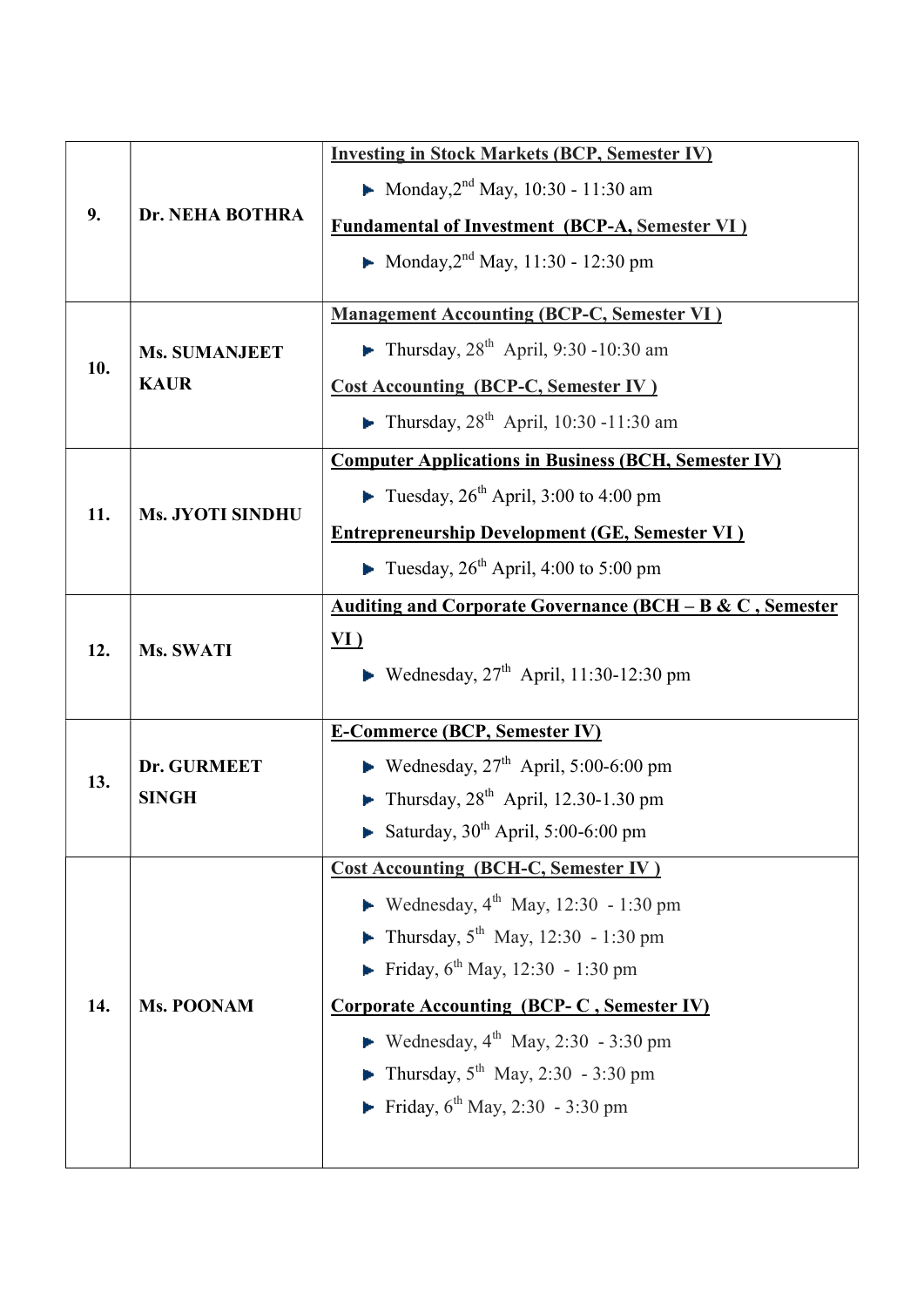| <b>Ms. ADITHI</b>                 | <b>Management Accounting (BCP, Semester VI)</b>                    |
|-----------------------------------|--------------------------------------------------------------------|
|                                   | <b>•</b> Wednesday, $27^{\text{th}}$ April, 11:30 - 12:30 pm       |
|                                   | • Thursday, $5^{th}$ May, 9:30 - 10:30 am                          |
|                                   | <b>Fundamentals of Investment (BCH, Semester VI)</b>               |
|                                   | • Thursday, $5^{th}$ May, 10:30 - 11:30 am                         |
| Mr. MOHD. SAJID                   | <b>Business Mathematics (BCH-B &amp; C, Semester IV)</b>           |
|                                   | Tuesday, $26^{th}$ April, 11:30 to 1:30 pm                         |
| Mr. ROHIT SHAH                    | <b>Business Mathematics (BCH-A, Semester IV)</b>                   |
|                                   | Wednesday, $27th$ April, 11:00 - 1:00 pm                           |
|                                   | • Thursday, $28^{th}$ April, 11:00 - 1:00 pm                       |
| <b>Ms. PALAK</b><br><b>KAKKAR</b> | <b>Corporate Accounting (BCP-A &amp; B, Semester IV)</b>           |
|                                   | • Monday, $2^{nd}$ May, 10.30-11.30 am                             |
|                                   | <b>Computer Applications in Business (BCH-A, Semester IV)</b>      |
|                                   | • Monday, $2^{nd}$ May, 11.30-12.30 pm                             |
| <b>Mr. AMIT KAPOOR</b>            | <b>E-Filing of Returns (BCH-A &amp; C, Semester IV)</b>            |
|                                   | Wednesday, $27th$ April, 10:30 - 12:30 pm                          |
|                                   | • Monday, $2^{nd}$ May, 10.30-12.30 pm                             |
| Dr. SHAISTA SAMI                  | <b>Goods and Service Tax &amp; Custom law (BCH-A, Semester VI)</b> |
|                                   | • Thursday, $28^{th}$ April, 11:30 - 12:30 pm                      |
|                                   | <b>Goods and Service Tax &amp; Custom law (BCH-C, Semester VI)</b> |
|                                   | • Thursday, $28^{th}$ April, 11:30 - 12:30 pm                      |
|                                   |                                                                    |

Dr. Vinod Kumar Nehra Teacher In-Charge Assistant Professor Department of Commerce Mail id: vkumar@shyamlal.du.ac.in